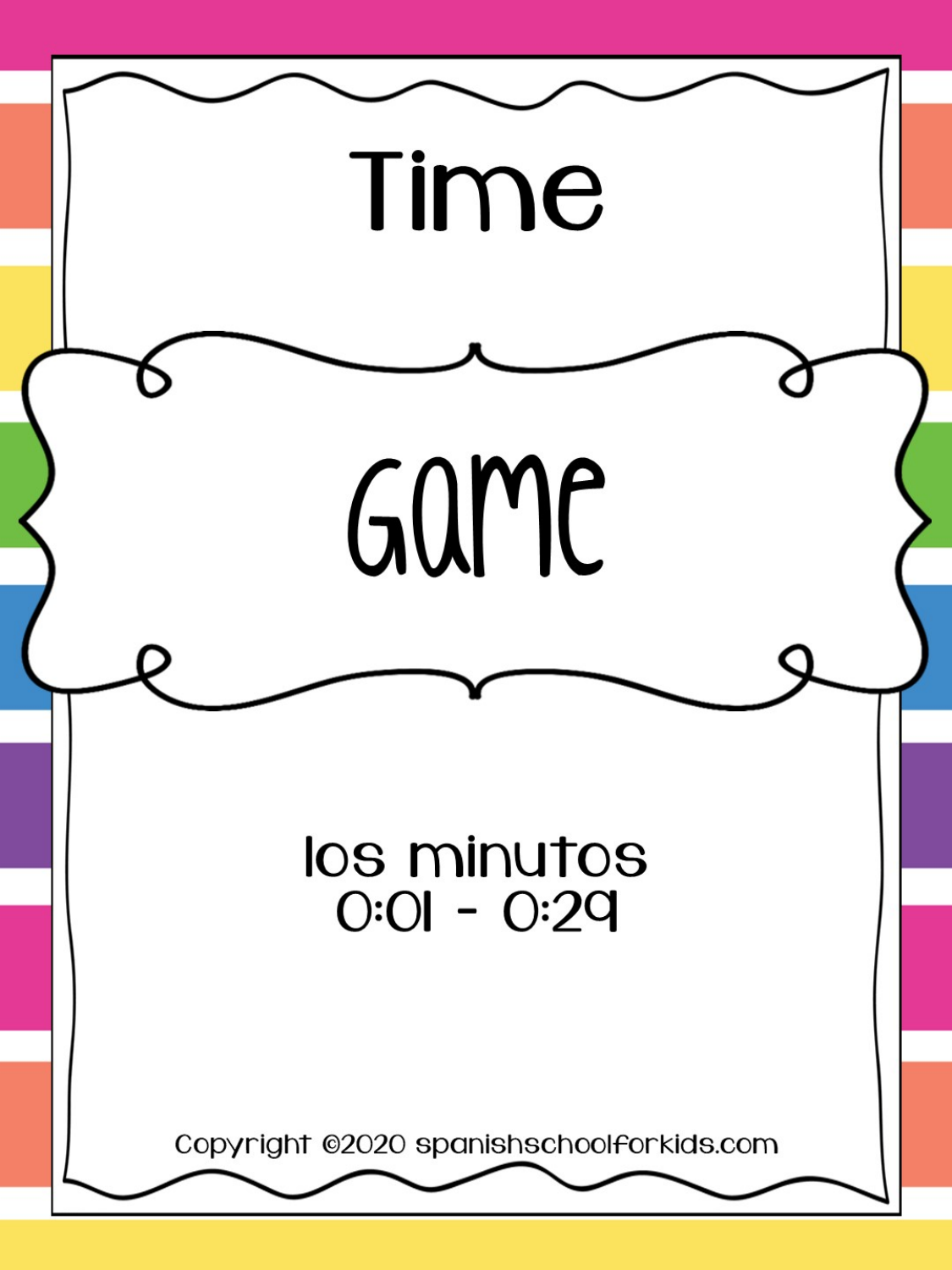

Depending on how competitive your kids are, you can either have them play against each other or just use this as a listening activity. If you use it as a listening activity, make sure each person has a game board.

## Materials Needed:

- 1 game board per 2 players
- 2 different colored pens or markers (1 for each player)

## How to Play:

1. Have kids sit next to their partner at a table. Make sure each partner has a different colored pen or marker and the game board is an equal distance between the partners. 2. Have kids turn the paper over so it is face down.

3. Read a statement from one of the boxes on the answer key below (in Spanish). Don't read in order - make sure to mix them up.

4. The kids then turn the paper over and need to look for the correct translation on their game board. Whoever sees it first, marks the box and earns a point.

5. Continue steps  $2 - 4$  until you have read all statements. Feel free to repeat the statement a few times in Spanish. It can take a few for kids to find the English translation on their gameboards.

How to Win: Whoever has the most points at the end, wins the game.

## Answer Key:

| Es la una y tres. | A la una y<br>veintiocho | Son las dos y diez. | Son las tres y<br>cuarto. |
|-------------------|--------------------------|---------------------|---------------------------|
| A las cuatro y    | Son las cuatro y         | Son las cinco y     | Son las seis y            |
| cinco             | diecisiete.              | uno.                | veintiuno.                |
| Son las siete y   | Son las nueve y          | Son las diez y      | Son las once y            |
| ocho.             | veinticinco.             | cuarto.             | media.                    |
| Son las doce y    | A las doce y             | A las ocho y        | A las diez y dos          |
| tres.             | veintiuno                | media               |                           |
| A las once y      | Son las ocho y           | A las tres y        | Son las doce y            |
| cuarto            | veinte.                  | veintinueve.        | cuarto.                   |
|                   |                          |                     |                           |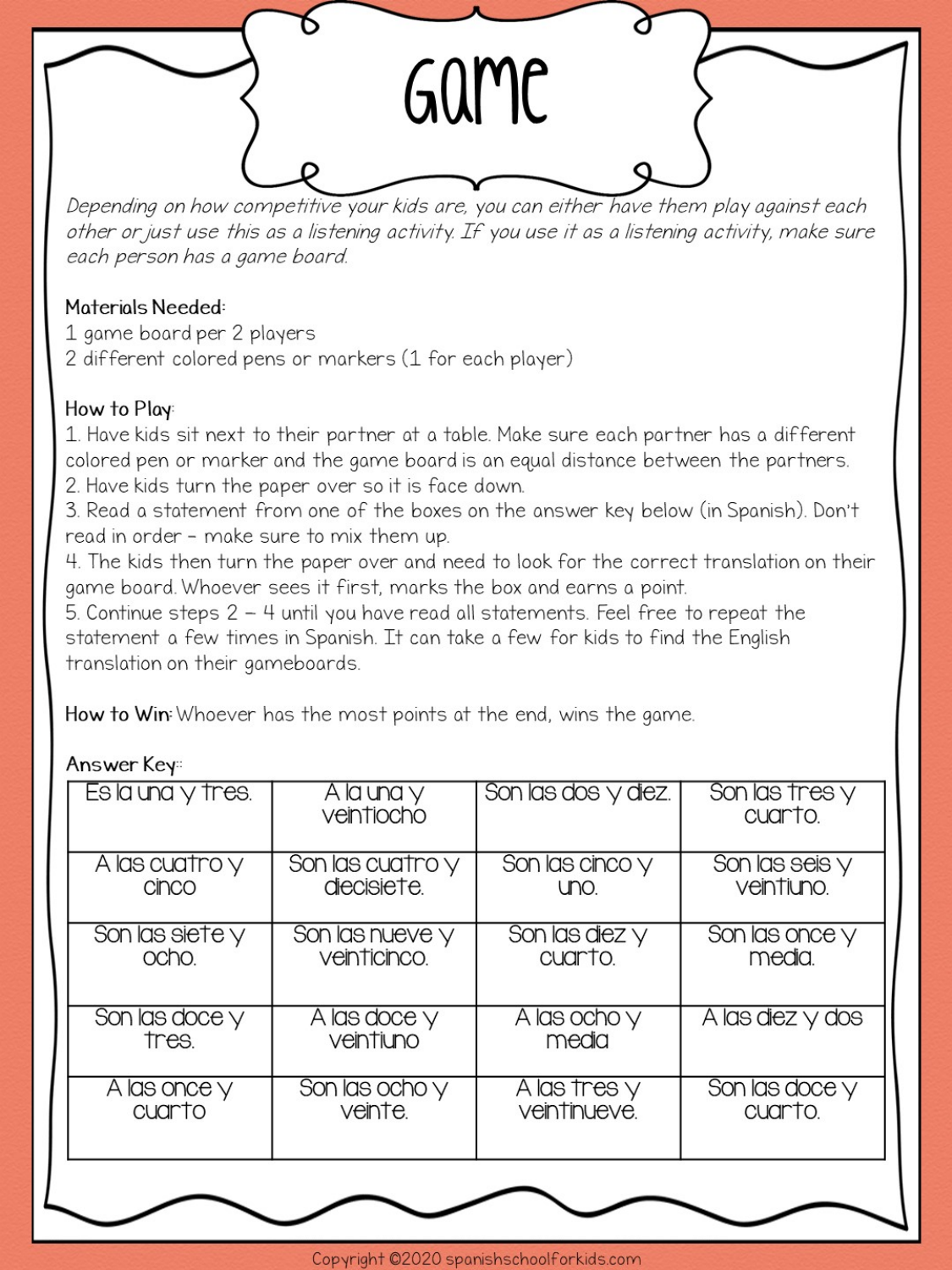| It's I:03.  | At $\mathbb{R}^2$ | $\overline{11}$ 's 2:10. | $ITS$ 3:15.             |
|-------------|-------------------|--------------------------|-------------------------|
|             |                   |                          |                         |
| AT 4:05     | It's 47.          | It's 5:01.               | $\overline{1}$ is 6:21. |
|             |                   |                          |                         |
| It's 7:08.  | It's 9:25.        | It's $O:5$ .             | It's I:30.              |
|             |                   |                          |                         |
| It's 12:03. | At $2:2$          | AT 8:30                  | <b>AT IO:02</b>         |
|             |                   |                          |                         |
| $AT$ $IB$   | It's 8:20.        | At $3:29$                | $17°$ s 12:15.          |
|             |                   |                          |                         |
|             |                   |                          |                         |
| It's I:03.  | At $ 28$          | It's 2:10.               | ITS 3:5.                |
| AT 4:05     | It's 4:17.        | IT's 5:01.               | lt's 6:21.              |
|             |                   |                          |                         |
| It's 7:08.  | It's 9:25.        | It's $O:5$ .             | $17's$ $130$            |
|             |                   |                          |                         |
| It's 12:03. | At $2:2$          | AT 8:30                  | AT IO:02                |
|             |                   |                          |                         |
| $At$ $H5$   | It's 8:20.        | At $3:29$                | It's $2:5$ .            |
|             |                   |                          |                         |
|             |                   |                          |                         |